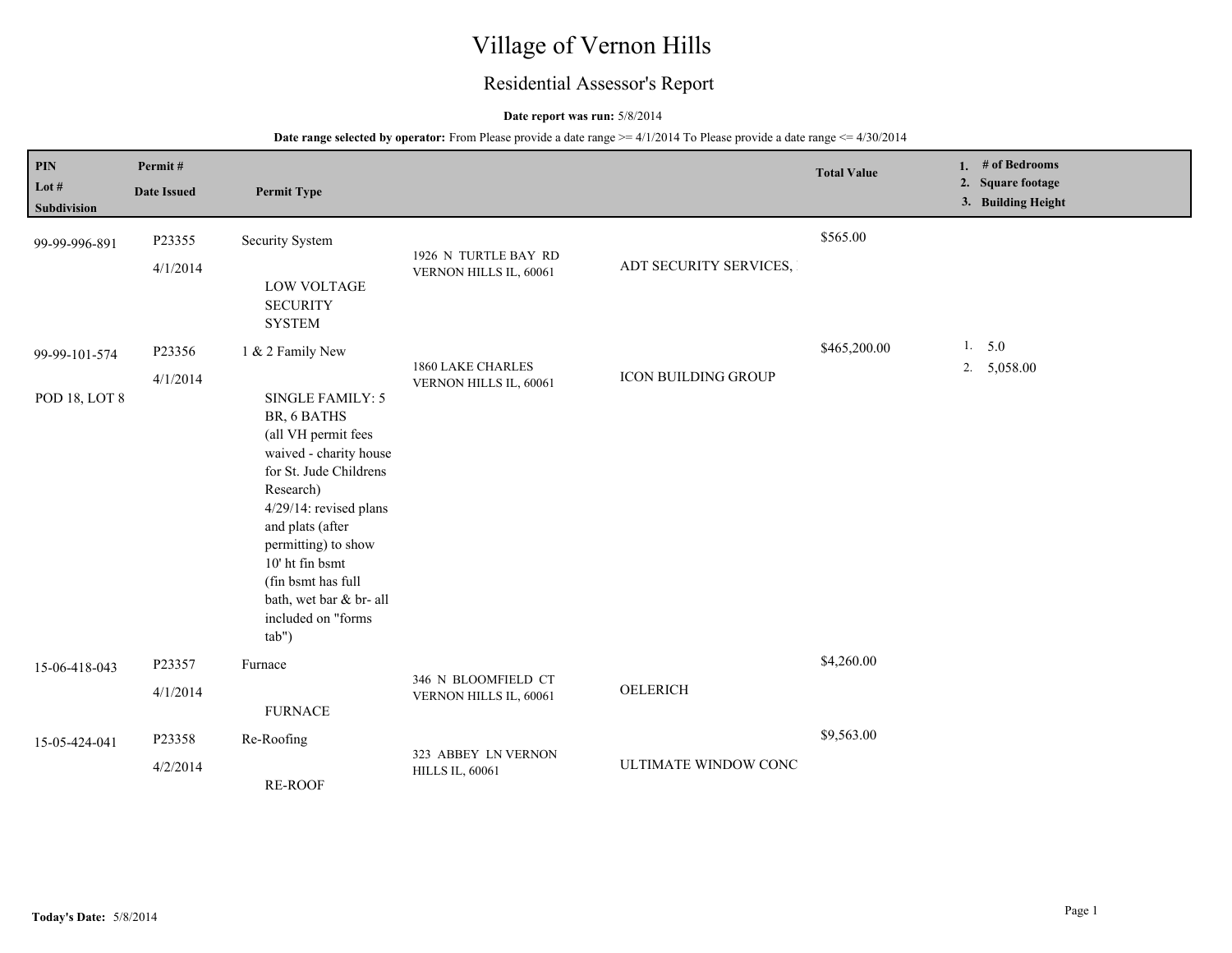| $\overline{PIN}$<br>Lot $#$<br>Subdivision | Permit#<br><b>Date Issued</b> | <b>Permit Type</b>                                                                                                                                    |                                                |                        | <b>Total Value</b> |          | 1. $#$ of Bedrooms<br>2. Square footage<br>3. Building Height |
|--------------------------------------------|-------------------------------|-------------------------------------------------------------------------------------------------------------------------------------------------------|------------------------------------------------|------------------------|--------------------|----------|---------------------------------------------------------------|
| 99-99-101-641                              | P23361                        | Multi-Family New                                                                                                                                      | THE OAKS APARTMENTS                            |                        | \$2,890,000.00     |          | 42.0                                                          |
| THE OAKS                                   | 4/4/2014                      | 32 UNIT APT<br><b>BLDG: 22 - 1 BR</b><br><b>UNITS, 10 - 2 BR</b><br><b>UNITS</b><br>(UNIT COUNT: 4<br>A's, 12 B's, 2 C's, 4<br>D's, 6 E's, AND 4 F's) | 805 LOCUST LN VERNON<br><b>HILLS IL, 60061</b> | <b>KINZIE BUILDERS</b> |                    | 3.       | 30.83                                                         |
| 99-99-101-642                              | P23362                        | Multi-Family New                                                                                                                                      | THE OAKS APARTMENTS<br>809 LOCUST LN VERNON    |                        | \$2,890,000.00     |          | 42.0                                                          |
| THE OAKS                                   | 4/4/2014                      | 32 UNIT APT<br>BLDG: 22 - 1 BR, 10<br>$-2 BR$<br><b>UNIT COUNT: 4</b><br>A'S, 12 B'S, 2 C'S, 4<br>D'S, 6 E'S, AND 4 F'S                               | <b>HILLS IL, 60061</b>                         | <b>KINZIE BUILDERS</b> |                    |          | 3. 30.83                                                      |
| 99-99-101-688                              | P23363                        | Multi-Family New                                                                                                                                      |                                                |                        | \$140,400.00       |          | 3.0                                                           |
| THE OAKS                                   | 4/4/2014                      | UNIT H END UNIT,<br>3 BR, 2.5 BTH<br><b>ROWHOME</b>                                                                                                   | 710 THORNAPPLE CT<br>VERNON HILLS IL, 60061    | <b>KINZIE BUILDERS</b> |                    | 2.<br>3. | 1,800.00<br>28.10                                             |
| 99-99-101-689                              | P23364                        | Multi-Family New                                                                                                                                      |                                                |                        | \$115,986.00       |          | $2.0\,$                                                       |
| THE OAKS                                   | 4/4/2014                      | UNIT G INTERIOR<br>2 BR, 2.5 BTH<br><b>ROWHOME</b>                                                                                                    | 712 THORNAPPLE CT<br>VERNON HILLS IL, 60061    | <b>KINZIE BUILDERS</b> |                    | 2.       | 1,487.00<br>3. 28.10                                          |
| 99-99-101-690                              | P23365                        | Multi-Family New                                                                                                                                      |                                                |                        | \$115,986.00       |          | $2.0\,$                                                       |
| THE OAKS                                   | 4/4/2014                      | UNIT G INTERIOR<br>2 BR, 2.5 BTH<br><b>ROWHOME</b>                                                                                                    | 714 THORNAPPLE CT<br>VERNON HILLS IL, 60061    | <b>KINZIE BUILDERS</b> |                    | 2.<br>3. | 1,487.00<br>28.10                                             |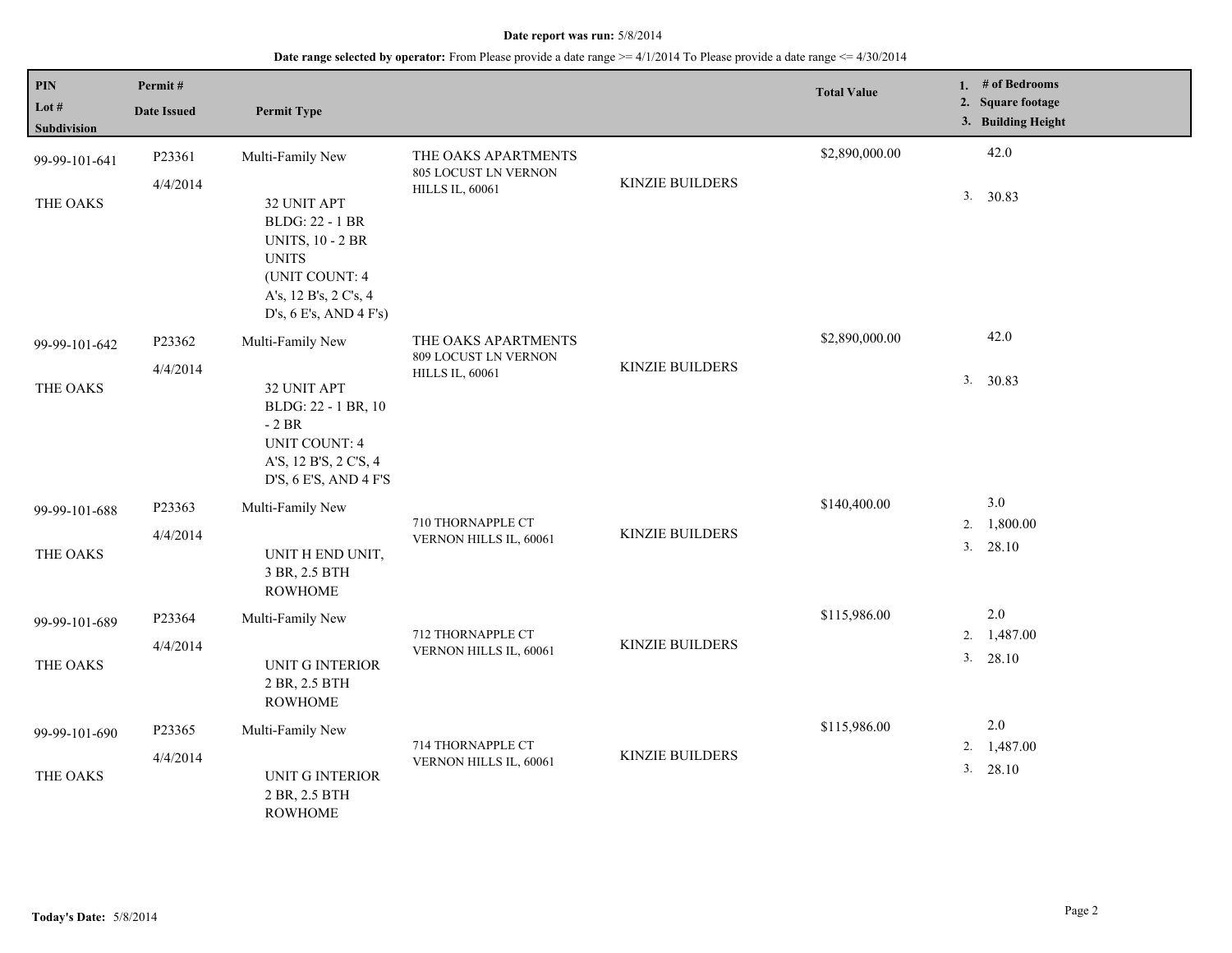| $\overline{PIN}$<br>Lot $#$<br>Subdivision | Permit#<br><b>Date Issued</b> | <b>Permit Type</b>                                        |                                             |                        | <b>Total Value</b> |    | 1. # of Bedrooms<br>2. Square footage<br>3. Building Height |
|--------------------------------------------|-------------------------------|-----------------------------------------------------------|---------------------------------------------|------------------------|--------------------|----|-------------------------------------------------------------|
| 99-99-101-691                              | P23366                        | Multi-Family New                                          |                                             |                        | \$115,986.00       |    | 2.0                                                         |
|                                            | 4/4/2014                      |                                                           | 716 THORNAPPLE CT<br>VERNON HILLS IL, 60061 | <b>KINZIE BUILDERS</b> |                    | 2. | 1,487.00                                                    |
| THE OAKS                                   |                               | UNIT G INTERIOR<br>2 BR, 2.5 BTH<br><b>ROWHOME</b>        |                                             |                        |                    |    | 3. 28.10                                                    |
| 99-99-101-692                              | P23367                        | Multi-Family New                                          |                                             |                        | \$140,400.00       |    | 3.0                                                         |
|                                            | 4/4/2014                      |                                                           | 718 THORNAPPLE CT<br>VERNON HILLS IL, 60061 | <b>KINZIE BUILDERS</b> |                    | 2. | 1,800.00                                                    |
| THE OAKS                                   |                               | UNIT H END 3 BR,<br>2.5 BTH<br><b>ROWHOME</b>             |                                             |                        |                    |    | 28.10<br>3.                                                 |
| 99-99-101-693                              | P23368                        | Multi-Family New                                          |                                             |                        | \$140,400.00       |    | 3.0                                                         |
|                                            | 4/4/2014                      |                                                           | 720 THORNAPPLE CT<br>VERNON HILLS IL, 60061 | <b>KINZIE BUILDERS</b> |                    | 2. | 1,800.00                                                    |
| THE OAKS                                   |                               | UNIT H END 3 BR,<br>2.5 BTH<br><b>ROWHOME</b>             |                                             |                        |                    | 3. | 28.10                                                       |
| 99-99-101-694                              | P23369                        | Multi-Family New                                          |                                             | <b>KINZIE BUILDERS</b> | \$115,986.00       |    | 2.0                                                         |
|                                            | 4/4/2014                      |                                                           | 722 THORNAPPLE CT<br>VERNON HILLS IL, 60061 |                        |                    | 2. | 1,487.00                                                    |
| THE OAKS                                   |                               | <b>UNIT G INTERIOR</b><br>2 BR, 2.5 BTH<br><b>ROWHOME</b> |                                             |                        |                    |    | 3. 28.10                                                    |
| 99-99-101-695                              | P23370                        | Multi-Family New                                          |                                             |                        | \$115,986.00       |    | $2.0\,$                                                     |
|                                            | 4/4/2014                      |                                                           | 724 THORNAPPLE CT                           | <b>KINZIE BUILDERS</b> |                    | 2. | 1,487.00                                                    |
| THE OAKS                                   |                               | UNIT G INTERIOR<br>2 BR, 2.5 BTH<br><b>ROWHOME</b>        | VERNON HILLS IL, 60061                      |                        |                    |    | 3. 28.10                                                    |
| 99-99-101-696                              | P23371                        | Multi-Family New                                          |                                             |                        | \$115,986.00       |    | 2.0                                                         |
|                                            | 4/4/2014                      |                                                           | 726 THORNAPPLE CT                           | <b>KINZIE BUILDERS</b> |                    | 2. | 1,487.00                                                    |
| THE OAKS                                   |                               | <b>UNIT G INTERIOR</b><br>2 BR, 2.5 BTH<br><b>ROWHOME</b> | VERNON HILLS IL, 60061                      |                        |                    | 3. | 28.10                                                       |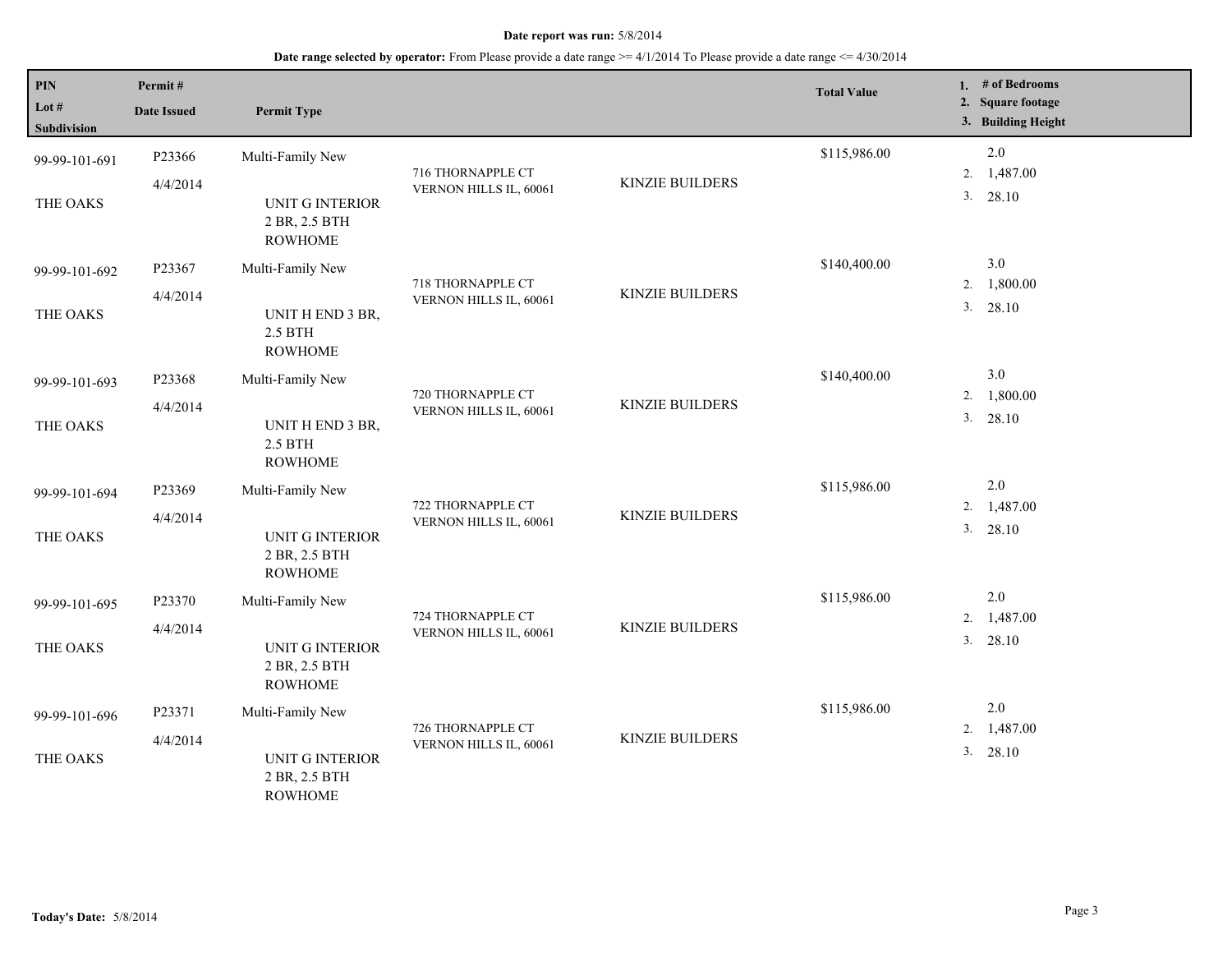| $\mathbf{PIN}$<br>Lot #<br>Subdivision | Permit#<br><b>Date Issued</b> | <b>Permit Type</b>                                                                                                                                                              |                                                            |                             | <b>Total Value</b> |          | 1. # of Bedrooms<br>2. Square footage<br>3. Building Height |
|----------------------------------------|-------------------------------|---------------------------------------------------------------------------------------------------------------------------------------------------------------------------------|------------------------------------------------------------|-----------------------------|--------------------|----------|-------------------------------------------------------------|
| 99-99-101-697<br>THE OAKS              | P23372<br>4/4/2014            | Multi-Family New<br>UNIT H END 3 BR,<br>$2.5$ BTH<br><b>ROWHOME</b>                                                                                                             | 728 THORNAPPLE CT<br>VERNON HILLS IL, 60061                | <b>KINZIE BUILDERS</b>      | \$140,400.00       | 2.<br>3. | 3.0<br>1,800.00<br>28.10                                    |
| 99-99-996-697                          | P23375<br>4/4/2014            | Misc. Residential<br><b>BASEMENT</b><br>REMODEL -<br>DRY BAR NO<br><b>PLUMBING</b>                                                                                              | 398 E MARSEILLES ST<br>VERNON HILLS IL, 60061              | NICOLE ELLIOTT              | \$23,600.00        |          |                                                             |
| 15-08-202-034                          | P23376<br>4/7/2014            | Fence<br><b>FENCE</b>                                                                                                                                                           | 110 MARIMAC LN VERNON<br><b>HILLS IL, 60061</b>            | QUETZAL FENCE CO            | \$1,600.00         |          | 3. 6.00                                                     |
| 99-99-101-717                          | P23378<br>4/8/2014            | Furnace<br><b>FURNACE</b>                                                                                                                                                       | 230 COURT OF SHOREWOOD<br>unit 1 VERNON HILLS IL,<br>60061 | FOUR SEASONS INC            | \$3,510.00         |          |                                                             |
| 15-04-303-007                          | P23379<br>4/8/2014            | Fence<br><b>FENCE</b>                                                                                                                                                           | 8 EDGEWOOD RD VERNON<br><b>HILLS IL, 60061</b>             | UNIVERSAL FENCE             | \$2,364.00         |          | 3. 5.00                                                     |
| 99-00-000-016                          | P23380<br>4/8/2014            | 1&2 Family Addition<br>ROOM ADDITION:<br><b>EXPAND REAR OF</b><br>HOUSE FOR NEW<br><b>FAMILY RM AND</b><br>OFFICE, REMODEL<br>KITCHEN, ADD<br><b>BASEMENT</b><br>UNDER ADDITION | 128 MARIMAC LN VERNON<br><b>HILLS IL, 60061</b>            | <b>CHICAGOLAND BUILDERS</b> | \$150,950.00       |          |                                                             |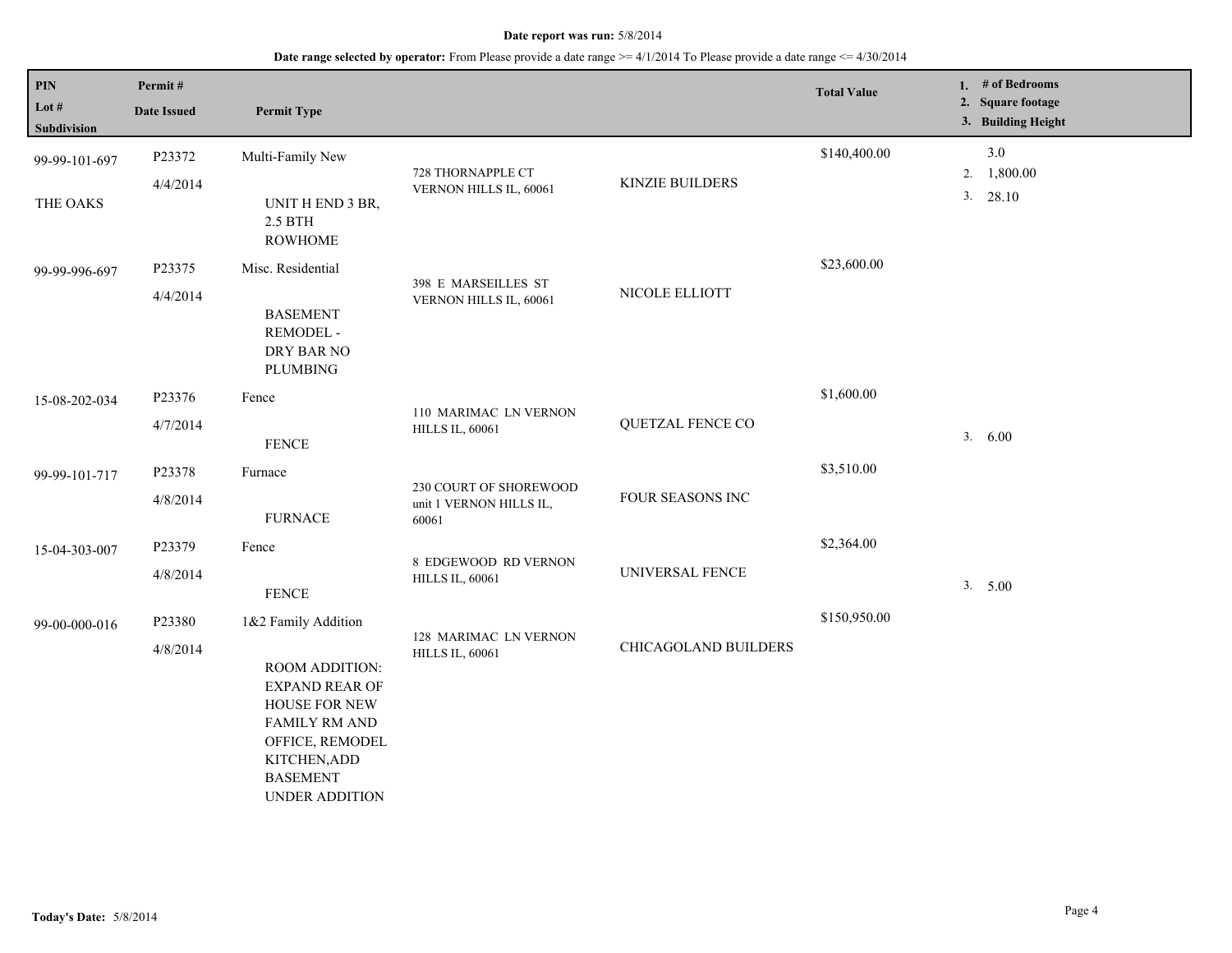| $\mathbf{PIN}$<br>Lot #<br>Subdivision                  | Permit#<br><b>Date Issued</b> | <b>Permit Type</b>                           |                                                   |                                                            | <b>Total Value</b> | 1. # of Bedrooms<br>2. Square footage<br>3. Building Height |
|---------------------------------------------------------|-------------------------------|----------------------------------------------|---------------------------------------------------|------------------------------------------------------------|--------------------|-------------------------------------------------------------|
| 11-32-201-030                                           | P23381<br>4/8/2014            | Re-Roofing<br>PARTIAL REROOF<br>(FRONT ONLY) | 101 DICKINSON CT VERNON<br><b>HILLS IL, 60061</b> | SENTRY RESTORATIONS, II<br>(LTD)                           | \$4,300.00         |                                                             |
| 15-05-419-007                                           | P23382<br>4/8/2014            | Water Heater<br>WATER HEATER                 | 303 ANGELA CT VERNON<br><b>HILLS IL, 60061</b>    | <b>ALFREDO COS</b>                                         | \$381.00           |                                                             |
| 15-09-110-005                                           | P23383<br>4/9/2014            | Fence<br><b>FENCE</b>                        | 283 S OLD CREEK RD<br>VERNON HILLS IL, 60061      | <b>KAREN MOLITOR</b>                                       | \$2,200.00         | 3.4.00                                                      |
| 99-99-992-721                                           | P23384<br>4/9/2014            | Water Heater<br><b>WATER HEATER</b>          | 246 W CONGRESSIONAL CT<br>VERNON HILLS IL, 60061  | <b>JEFF LANE</b>                                           | \$445.00           |                                                             |
| 99-99-996-095                                           | P23385<br>4/9/2014            | Furnace<br>Air<br>FURNACE AND A/C            | 370 BIRCHWOOD CT<br>VERNON HILLS IL, 60061        | ARS OF ILLINOIS (AMERICA<br><b>RESIDENTIAL</b>             | \$5,000.00         |                                                             |
| 11-29-201-086<br>LOT <sub>17</sub><br>POD <sub>13</sub> | P23386<br>4/9/2014            | Deck<br>$\rm{DECK}$                          | 2156 N BEAVER CREEK DR<br>VERNON HILLS IL, 60061  | LOT 17 13<br><b>GEORGETOWN DECKS &amp;</b><br>CONSTRUCTION | \$12,680.00        | 3.60.00                                                     |
| 99-99-995-125                                           | P23388<br>4/8/2014            | Re-Roofing<br><b>RE-ROOF</b>                 | 72 E DEPOT ST VERNON<br><b>HILLS IL, 60061</b>    | ROGERS ROOFING (LTD)                                       | \$11,000.00        |                                                             |
| 15-08-204-014                                           | P23390<br>4/9/2014            | Fence<br>fence                               | 55 MONTEREY DR VERNON<br><b>HILLS IL, 60061</b>   | <b>RAYMOND AMIDEI</b>                                      | \$2,500.00         | 3.4.00                                                      |
| 15-08-108-067                                           | P23393<br>4/10/2014           | Re-Roofing<br><b>REROOF</b>                  | 312 S RICHARD CT VERNON<br><b>HILLS IL, 60061</b> | <b>KURT WALKER</b>                                         | \$8,545.00         |                                                             |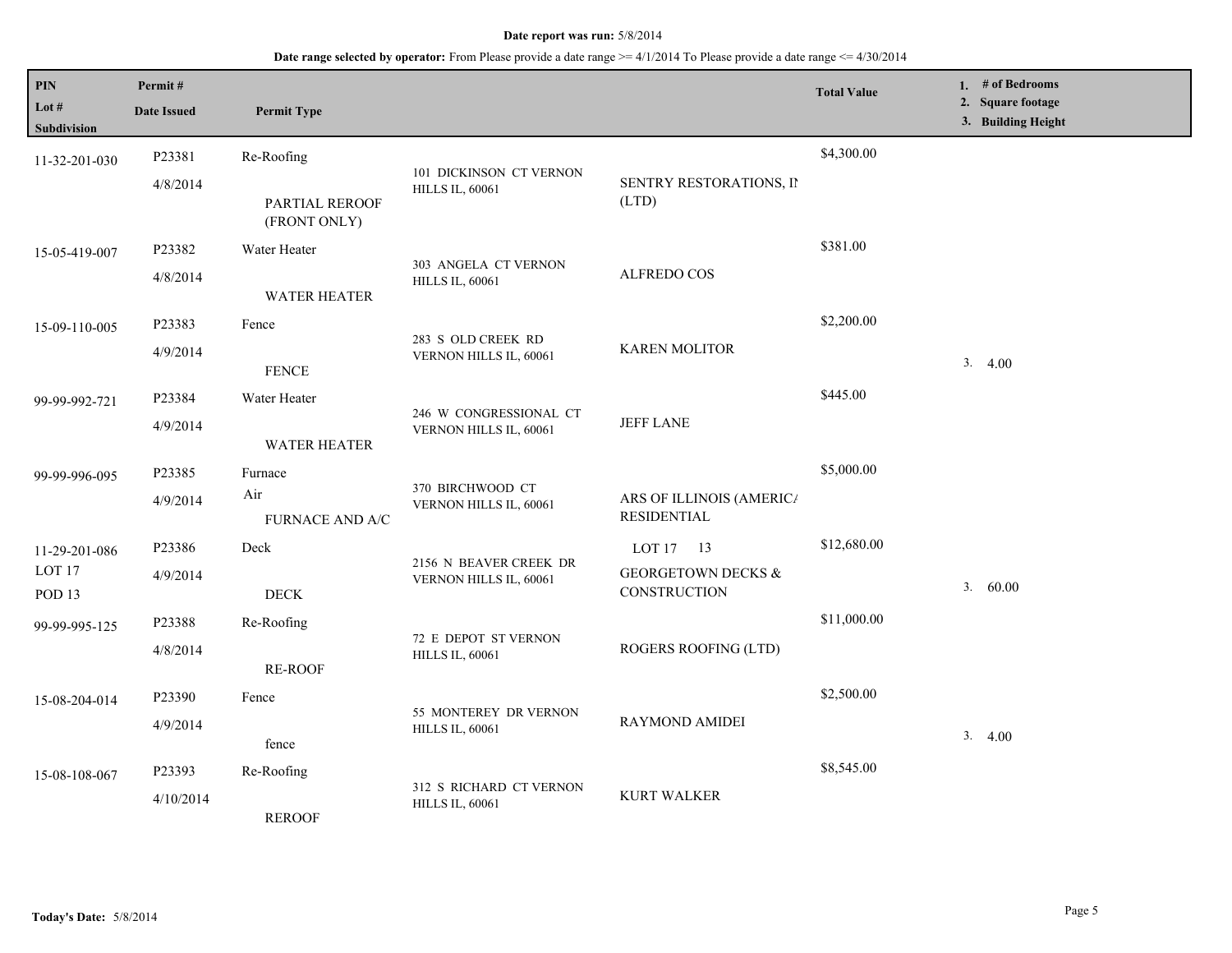| <b>PIN</b><br>Lot #<br>Subdivision | Permit#<br><b>Date Issued</b>                                                     | <b>Permit Type</b>                                                                    |                                                   |                                       | <b>Total Value</b> | 1. # of Bedrooms<br>2. Square footage<br>3. Building Height |
|------------------------------------|-----------------------------------------------------------------------------------|---------------------------------------------------------------------------------------|---------------------------------------------------|---------------------------------------|--------------------|-------------------------------------------------------------|
| 15-08-202-028                      | P23394<br>4/10/2014                                                               | Re-Roofing                                                                            | 104 MARIMAC LN VERNON<br><b>HILLS IL, 60061</b>   | PLUTA CONSTRUCTION, IN                | \$4,780.00         |                                                             |
|                                    |                                                                                   | <b>REROOF</b>                                                                         |                                                   | (LTD)                                 |                    |                                                             |
| 15-04-103-003                      | P23395                                                                            | Fence                                                                                 | 502 ARLINGTON CT                                  |                                       | \$3,800.00         |                                                             |
| 4/10/2014                          | FENCE, *** permit<br>voided by contractor.<br>Homeowner to<br>reapply. 4/17/14 mg | VERNON HILLS IL, 60061                                                                | ARULOLI RAJARAM                                   |                                       |                    |                                                             |
| 99-99-990-567                      | P23396                                                                            | Furnace                                                                               | 1102 EISENHOWER CT                                |                                       | \$1,850.00         |                                                             |
| 4/10/2014                          | <b>FURNACE</b>                                                                    | VERNON HILLS IL, 60061                                                                | FOUR SEASONS INC                                  |                                       |                    |                                                             |
| 99-99-996-760                      | P23397                                                                            | Patio                                                                                 | 1431 N MAIDSTONE DR                               |                                       | \$11,050.00        |                                                             |
|                                    | 4/10/2014                                                                         | PATIO W/SEAT<br><b>WALL &amp; PILLARS</b>                                             | VERNON HILLS IL, 60061                            | <b>J.B. BRICKWORKS</b>                |                    |                                                             |
| 99-99-993-817                      | P23402                                                                            | Misc. Residential                                                                     |                                                   | SEARS HOME IMPROVEMEI                 | \$16,193.00        |                                                             |
|                                    | 4/11/2014                                                                         | <b>KITCHEN</b><br><b>REMODEL</b>                                                      | 345 E LASALLE ST VERNON<br><b>HILLS IL, 60061</b> |                                       |                    |                                                             |
| 99-99-996-656                      | P23403                                                                            | Water Heater                                                                          | 364 E LASALLE ST VERNON                           |                                       | \$838.00           |                                                             |
|                                    | 4/11/2014                                                                         | <b>WATER HEATER</b>                                                                   | <b>HILLS IL, 60061</b>                            | WENDY COLLINS                         |                    |                                                             |
| 99-99-996-893                      | P23404                                                                            | Lawn Sprinklers                                                                       | 1900 N TURTLE BAY RD                              |                                       | \$4,500.00         |                                                             |
|                                    | 4/11/2014                                                                         | LAWN<br><b>IRRIGATION</b>                                                             | VERNON HILLS IL, 60061                            | AMERICAN NATIONAL<br><b>SPRINKLER</b> |                    |                                                             |
| 99-99-993-874                      | P23405                                                                            | Lawn Sprinklers                                                                       |                                                   |                                       | \$5,850.00         |                                                             |
|                                    | 4/11/2014<br><b>LAWN</b><br><b>IRRIGATION</b>                                     | 351 W BALTIMORE DR<br>AMERICAN NATIONAL<br>VERNON HILLS IL, 60061<br><b>SPRINKLER</b> |                                                   |                                       |                    |                                                             |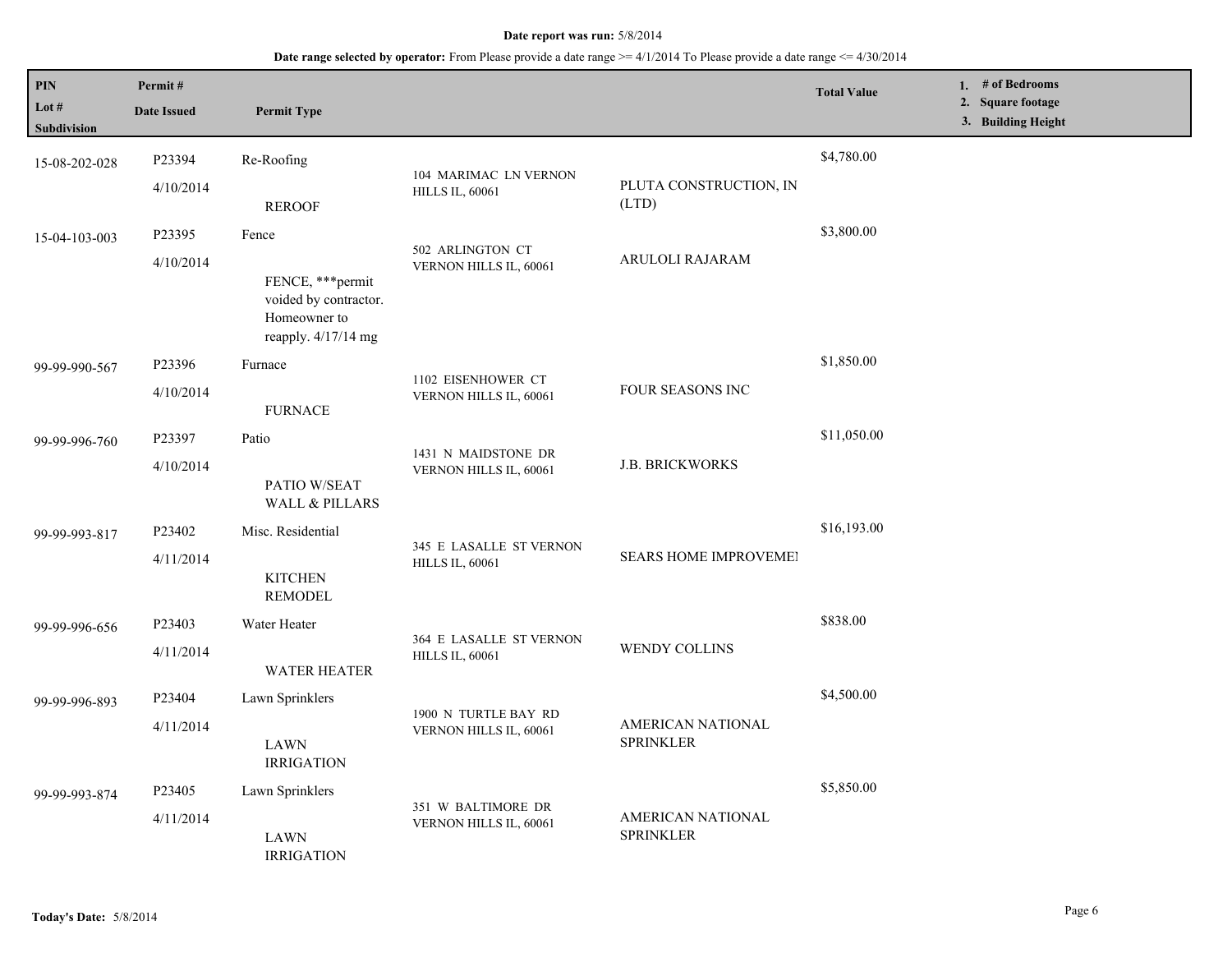| <b>PIN</b><br>Lot $#$<br>Subdivision | Permit#<br><b>Date Issued</b>   | <b>Permit Type</b>                                                                                                                                                                 |                                                   |                                                | <b>Total Value</b> | 1. # of Bedrooms<br>2. Square footage<br>3. Building Height |
|--------------------------------------|---------------------------------|------------------------------------------------------------------------------------------------------------------------------------------------------------------------------------|---------------------------------------------------|------------------------------------------------|--------------------|-------------------------------------------------------------|
| 99-99-996-660                        | P <sub>23406</sub><br>4/11/2014 | Fence<br>PW approval to<br>temporarily remove<br>fence sections only in<br>order to remove tree<br>in owners yard.<br>Sections to be<br>reinstalled. Per TB<br>and DB.             | 384 E LASALLE ST VERNON<br><b>HILLS IL, 60061</b> | <b>COLLEEN BRENNER</b>                         | \$0.00             |                                                             |
| 15-05-406-001                        | P23407<br>4/11/2014             | Siding/Soffit/Fascia<br>$\operatorname{SIDING}$                                                                                                                                    | 239 ALEXANDRIA DR<br>VERNON HILLS IL, 60061       | <b>AMAZING SIDING</b>                          | \$14,400.00        |                                                             |
| 99-99-991-509                        | P23408<br>4/11/2014             | Water Heater<br><b>WATER HEATER</b>                                                                                                                                                | 1456 CLAIRMONT CT<br>VERNON HILLS IL, 60061       | <b>B. KIESGEN PLUMBING</b>                     | \$780.00           |                                                             |
| 11-32-413-037                        | P23409<br>4/11/2014             | Air Conditioning<br>Furnance<br>A/C $\&$ FURNANCE                                                                                                                                  | 936 N VERNON CT VERNON<br><b>HILLS IL, 60061</b>  | FOUR SEASONS INC                               | \$6,465.00         |                                                             |
| 15-08-409-013                        | P23410<br>4/11/2014             | Furnace<br><b>FURNACE</b>                                                                                                                                                          | 161 SHEFFIELD LN VERNON<br><b>HILLS IL, 60061</b> | ARS OF ILLINOIS (AMERICA<br><b>RESIDENTIAL</b> | \$4,478.00         |                                                             |
| 15-05-405-001                        | P <sub>23411</sub><br>4/11/2014 | Misc. Residential<br>Sidewalk<br>REPLACE GARAGE<br>FLOOR W/5"<br>CONCRETE,<br><b>REPLACE</b><br>WALKWAY<br><b>W/BRICK PAVERS,</b><br><b>OVERLAY PORCH</b><br><b>W/BRICK PAVERS</b> | 240 ALEXANDRIA DR<br>VERNON HILLS IL, 60061       | RICHARD D GILREATH                             | \$5,300.00         |                                                             |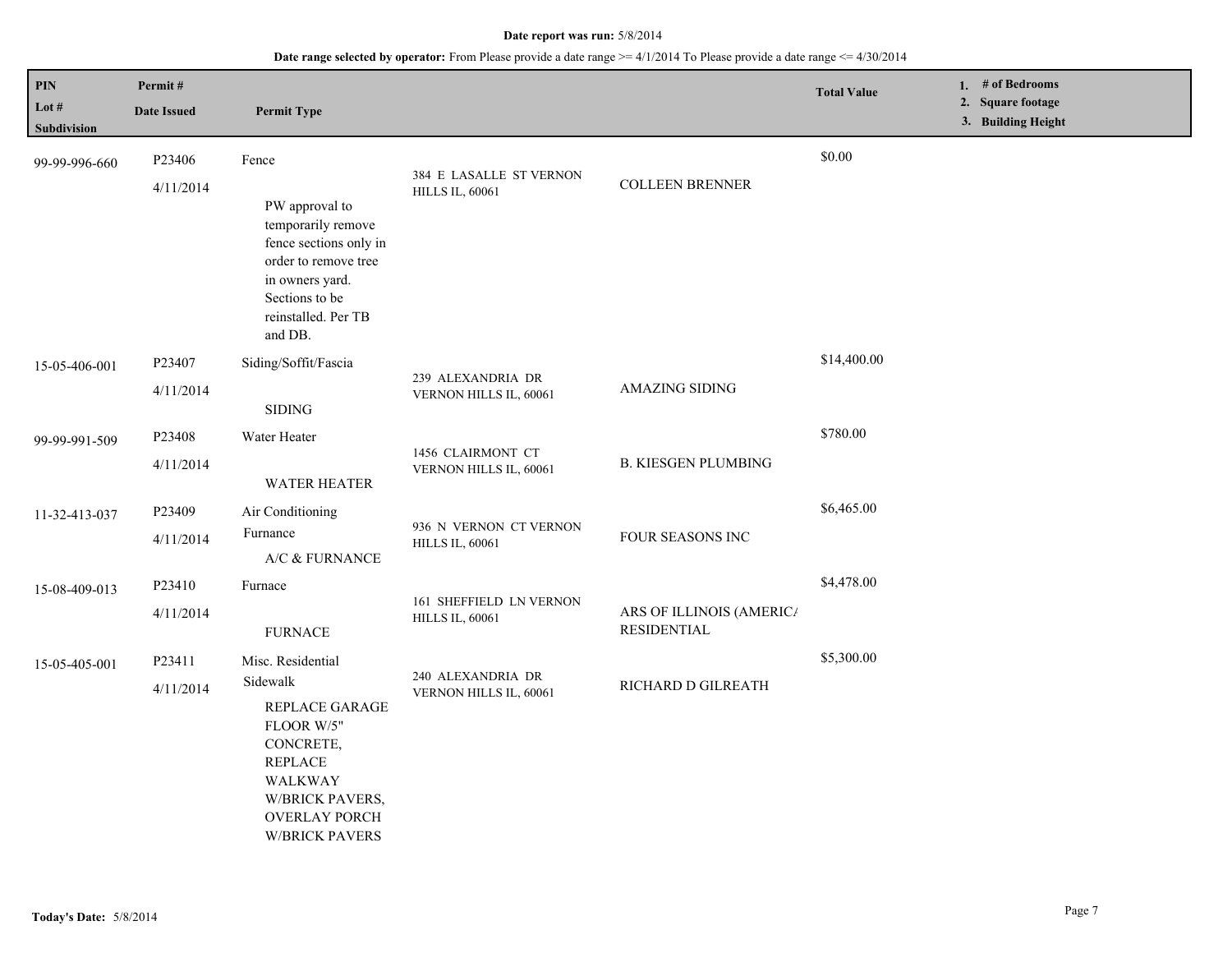| PIN<br>Lot $#$<br>Subdivision                      | Permit#<br><b>Date Issued</b>                                    | <b>Permit Type</b>                                               |                                                  |                       | <b>Total Value</b> | 1. # of Bedrooms<br>2. Square footage<br>3. Building Height |
|----------------------------------------------------|------------------------------------------------------------------|------------------------------------------------------------------|--------------------------------------------------|-----------------------|--------------------|-------------------------------------------------------------|
| 15-08-210-007                                      | P23412<br>4/11/2014                                              | Water Heater                                                     | 205 DEERPATH DR VERNON<br><b>HILLS IL, 60061</b> | <b>KEVIN SPENCE</b>   | \$529.00           |                                                             |
|                                                    |                                                                  | <b>WATER HEATER</b>                                              |                                                  |                       |                    |                                                             |
| 11-32-413-076                                      | P23414                                                           | Misc. Residential                                                | 934 N PRINCETON CT                               |                       | \$24,897.00        |                                                             |
|                                                    | 4/14/2014                                                        | <b>KITCHEN</b><br><b>REMODEL</b>                                 | VERNON HILLS IL, 60061                           | <b>STEVEN N SIMON</b> |                    |                                                             |
| 99-99-996-817                                      | P23415                                                           | Water Heater                                                     | 1703 N STANWICH RD                               | $\mathfrak{Z}$<br>66  | \$500.00           |                                                             |
| 66<br>4/14/2014<br><b>GREGG'S LANDING</b>          | <b>WATER HEATER</b>                                              | VERNON HILLS IL, 60061                                           | <b>JOSH GLUCHOWSKI</b>                           |                       |                    |                                                             |
| 99-00-000-434                                      | P23416                                                           | Misc. Residential                                                | 1813 N SAWGRASS ST                               | LOT 23<br>- 15        | \$25,000.00        |                                                             |
| LOT <sub>23</sub><br>4/15/2014<br>LOT 23, SAWGRASS | <b>BASEMENT: WET</b><br><b>BAR ONLY</b> (no<br>further plumbing) | VERNON HILLS IL, 60061                                           | STEVEN & LAURA ELLIS                             |                       |                    |                                                             |
| 99-99-994-820                                      | P23418                                                           | Private Sidewalk                                                 |                                                  |                       | \$8,100.00         |                                                             |
|                                                    | 4/15/2014                                                        | NEW FRONT<br><b>ENTRY AND</b><br><b>SEATING WALL</b><br>(PAVERS) | 594 W SYCAMORE ST<br>VERNON HILLS IL, 60061      | PRATIBHA MURLI        |                    |                                                             |
| 15-06-403-011                                      | P23421                                                           | Fence                                                            |                                                  |                       | \$4,000.00         |                                                             |
|                                                    | 4/16/2014                                                        | <b>FENCE</b>                                                     | 1061 W DEARBORN LN<br>VERNON HILLS IL, 60061     | DENNIS O'DELL         |                    | 3. 6.00                                                     |
| 15-06-405-002                                      | P23425                                                           | Water Heater                                                     | 366 FIORE PKWY VERNON                            |                       | \$478.00           |                                                             |
|                                                    | 4/17/2014                                                        | <b>WATER HEATER</b>                                              | <b>HILLS IL, 60061</b>                           | PATRICK DUGGAN        |                    |                                                             |
| 11-28-108-044                                      | P23426                                                           | Patio                                                            | 43 E WARSON CT VERNON                            | 46/13                 | \$8,100.00         |                                                             |
| 46/13<br><b>BEAVER CREEL</b>                       | 4/17/2014                                                        | <b>PATIO</b><br>W/SEATWALL $\&$<br><b>COLUMNS</b>                | <b>HILLS IL, 60061</b>                           | THE PAVER DOCTOR, INC |                    |                                                             |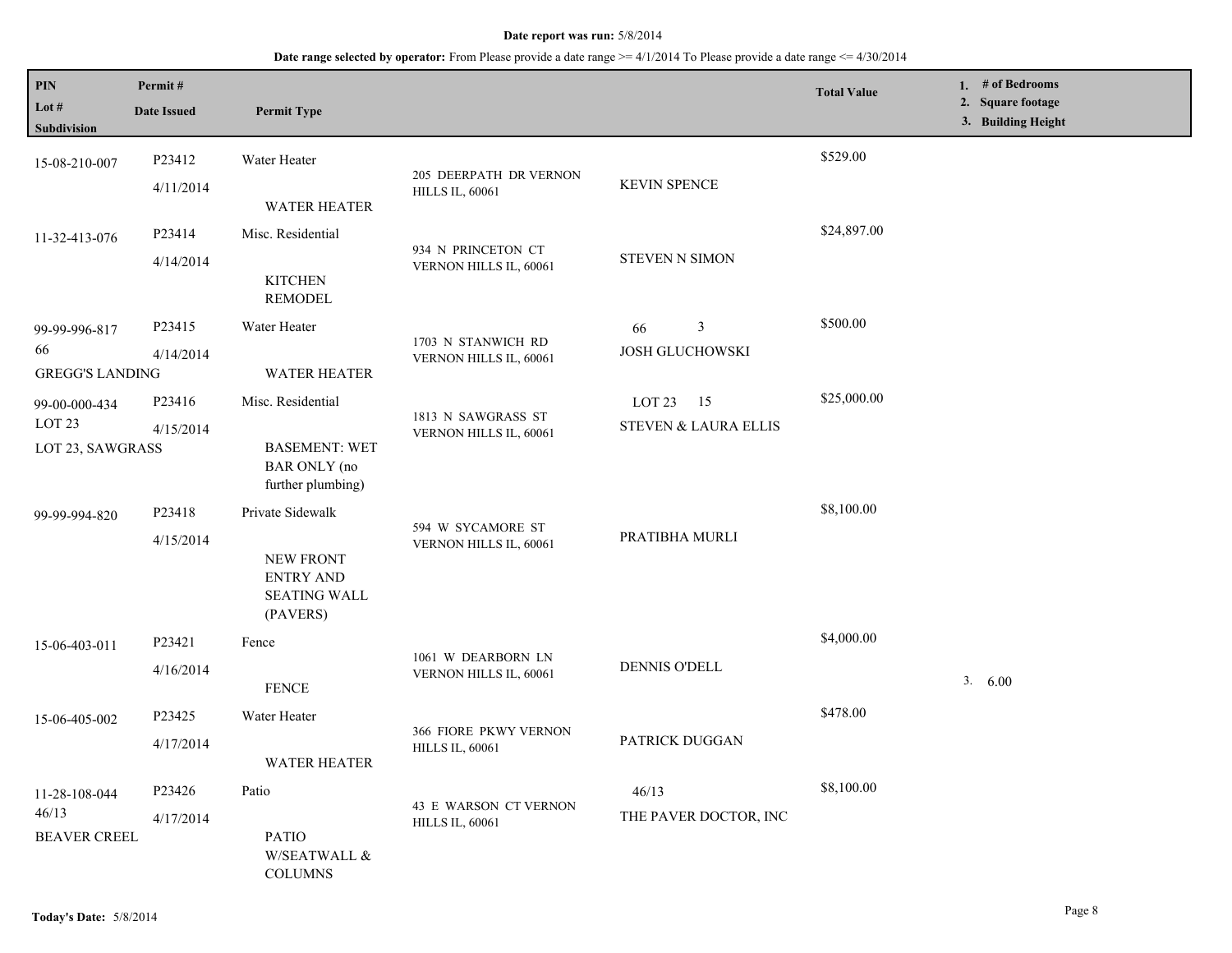| PIN<br>Lot $#$   | Permit#<br><b>Date Issued</b>                                                                          | <b>Permit Type</b>                       |                                                 |                                              | <b>Total Value</b> | 1. $#$ of Bedrooms<br>2. Square footage<br>3. Building Height |
|------------------|--------------------------------------------------------------------------------------------------------|------------------------------------------|-------------------------------------------------|----------------------------------------------|--------------------|---------------------------------------------------------------|
| Subdivision      |                                                                                                        |                                          |                                                 |                                              |                    |                                                               |
| 99-99-994-339    | P23427                                                                                                 | Misc. Residential                        | 421 TYLER CT VERNON                             |                                              | \$23,000.00        |                                                               |
|                  | 4/17/2014                                                                                              | <b>FIRE DAMAGE</b><br><b>RESTORATION</b> | <b>HILLS IL, 60061</b>                          |                                              |                    |                                                               |
| 99-99-994-397    | P23428                                                                                                 | Misc. Residential                        | 431 TYLER CT VERNON                             |                                              | \$51,400.00        |                                                               |
|                  | 4/17/2014                                                                                              | <b>FIRE DAMAGE</b><br><b>RESTORATION</b> | <b>HILLS IL, 60061</b>                          | <b>BELFOR PROPERTY</b><br><b>RESTORATION</b> |                    |                                                               |
| 99-99-994-365    | P23429                                                                                                 | Misc. Residential                        |                                                 |                                              | \$17,100.00        |                                                               |
|                  | 4/17/2014                                                                                              | <b>FIRE DAMAGE</b><br><b>RESTORATION</b> | 425 TYLER CT VERNON<br><b>HILLS IL, 60061</b>   | <b>BELFOR PROPERTY</b><br><b>RESTORATION</b> |                    |                                                               |
| 99-99-100-957    | P23431                                                                                                 | Water Heater                             |                                                 | $11-D$                                       | \$1,385.00         |                                                               |
| $11-D$<br>$11-D$ | 255 ASPEN POINTE VERNON<br>MELISSA KABEL<br>4/17/2014<br><b>HILLS IL, 60061</b><br><b>WATER HEATER</b> |                                          |                                                 |                                              |                    |                                                               |
| 15-07-212-006    | P23432                                                                                                 | Siding/Soffit/Fascia                     |                                                 |                                              | \$13,231.00        |                                                               |
|                  | 4/17/2014                                                                                              | <b>SIDING</b>                            | 861 SAUGATUCK TRL<br>VERNON HILLS IL, 60061     | MODERN RESTORATION                           |                    |                                                               |
| 15-08-401-035    | P23433                                                                                                 | Re-Roofing                               | 598 HADDON CIR VERNON                           |                                              | \$8,500.00         |                                                               |
|                  | 4/18/2014                                                                                              | <b>REROOF</b>                            | <b>HILLS IL, 60061</b>                          | R K ROOFING                                  |                    |                                                               |
| 15-09-103-006    | P23434                                                                                                 | Sewer Repair                             | <b>6 DEBILL CT VERNON HILLS</b>                 |                                              | \$2,700.00         |                                                               |
|                  | 4/18/2014                                                                                              | <b>SEWER REPAIR</b>                      | IL, 60061                                       | ALL CLEAR SEWER & DRAI                       |                    |                                                               |
| 15-04-303-066    | P23436                                                                                                 | Air Conditioning                         | 2 KESWICK LN VERNON                             |                                              | \$3,797.00         |                                                               |
|                  | 4/18/2014                                                                                              | A/C                                      | <b>HILLS IL, 60061</b>                          | JOSEPH E SCHWARZ                             |                    |                                                               |
| 15-08-204-015    | P23439                                                                                                 | Fence                                    |                                                 | RICH VAN AUKEN                               | \$475.00           |                                                               |
|                  | 4/22/2014                                                                                              | <b>FENCE</b>                             | 61 MONTEREY DR VERNON<br><b>HILLS IL, 60061</b> |                                              |                    | 3.4.00                                                        |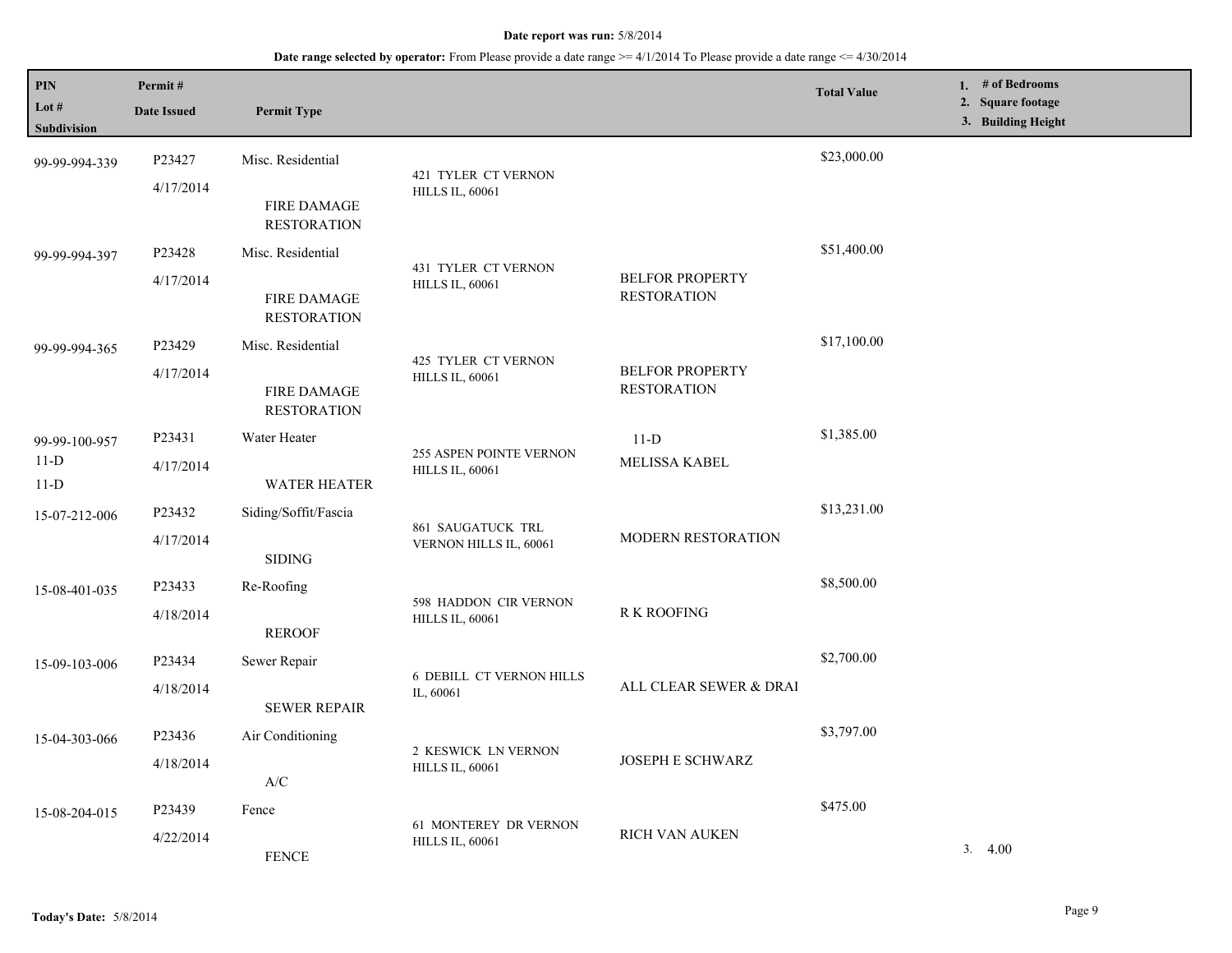| PIN<br>Lot $#$<br>Subdivision | Permit#<br><b>Date Issued</b> | <b>Permit Type</b>                                                      |                                                                       |                                        | <b>Total Value</b> | 1. # of Bedrooms<br>2. Square footage<br>3. Building Height |
|-------------------------------|-------------------------------|-------------------------------------------------------------------------|-----------------------------------------------------------------------|----------------------------------------|--------------------|-------------------------------------------------------------|
| 99-99-991-634                 | P23440                        | Driveway/Slab                                                           | 1600 N CYPRESS POINTE DR                                              | <b>BRUCE HAWKINSON</b>                 | \$2,400.00         |                                                             |
|                               | 4/22/2014                     | <b>DRIVEWAY</b>                                                         | VERNON HILLS IL, 60061                                                |                                        |                    |                                                             |
| 15-06-413-006                 | P23441                        | Siding/Soffit/Fascia                                                    |                                                                       |                                        | \$5,000.00         |                                                             |
|                               | 4/22/2014                     | <b>SIDING</b>                                                           | 149 NAPIER CT VERNON<br><b>HILLS IL, 60061</b>                        | MODERN RESTORATION                     |                    |                                                             |
| 15-06-403-006                 | P23446                        | Re-Roofing                                                              | 1101 W DEARBORN LN                                                    |                                        | \$6,000.00         |                                                             |
|                               | 4/23/2014                     | <b>REROOF</b>                                                           | VERNON HILLS IL, 60061                                                | NARENDRA PATEL                         |                    |                                                             |
| 15-08-213-004                 | P23447                        | Driveway/Slab                                                           | 303 EVERGREEN DR                                                      |                                        | \$3,125.00         |                                                             |
|                               | 4/24/2014                     | <b>DRIVEWAY</b>                                                         | VERNON HILLS IL, 60061                                                | FORTIS CONCRETE CO                     |                    |                                                             |
| 99-99-996-694                 | P23449                        | Re-Roofing                                                              | 386 E MARSEILLES ST                                                   |                                        | \$12,810.00        |                                                             |
|                               | 4/24/2014                     | <b>REROOF</b>                                                           | VERNON HILLS IL, 60061                                                | TOTAL CONSTRUCTION<br>CONCEPTS (UNLTD) |                    |                                                             |
| 99-99-994-812                 | P23451                        | Fence                                                                   | 586 S ONTARIO ST VERNON                                               |                                        | \$4,000.00         |                                                             |
|                               | 4/24/2014                     | <b>FENCE</b>                                                            | <b>HILLS IL, 60061</b>                                                | <b>JONATHAN BERKE</b>                  |                    | 3.4.00                                                      |
| 99-99-990-986                 | P23452                        | Water Heater                                                            | 1226 GEORGETOWN WAY                                                   |                                        | \$902.00           |                                                             |
|                               | 4/25/2014                     | <b>WATER HEATER</b>                                                     | VERNON HILLS IL, 60061                                                | KEVIN FERNANDEZ                        |                    |                                                             |
| 15-07-214-021                 | P23453                        | Siding/Soffit/Fascia                                                    | 154 S FIORE PKWY                                                      |                                        | \$9,000.00         |                                                             |
|                               | 4/25/2014                     | <b>SIDING</b>                                                           | VERNON HILLS IL, 60061                                                | ROYAL CONSTRUCTION                     |                    |                                                             |
| 15-05-410-019                 | P23455                        | Misc. Residential                                                       |                                                                       |                                        | \$22,067.00        |                                                             |
|                               | 4/28/2014                     | <b>KITCHEN</b><br>REMODEL &<br><b>RECONFIGURE</b><br><b>FLOOR SPACE</b> | 213 ANNAPOLIS DR<br><b>BENTON CARPENTRY</b><br>VERNON HILLS IL, 60061 |                                        |                    |                                                             |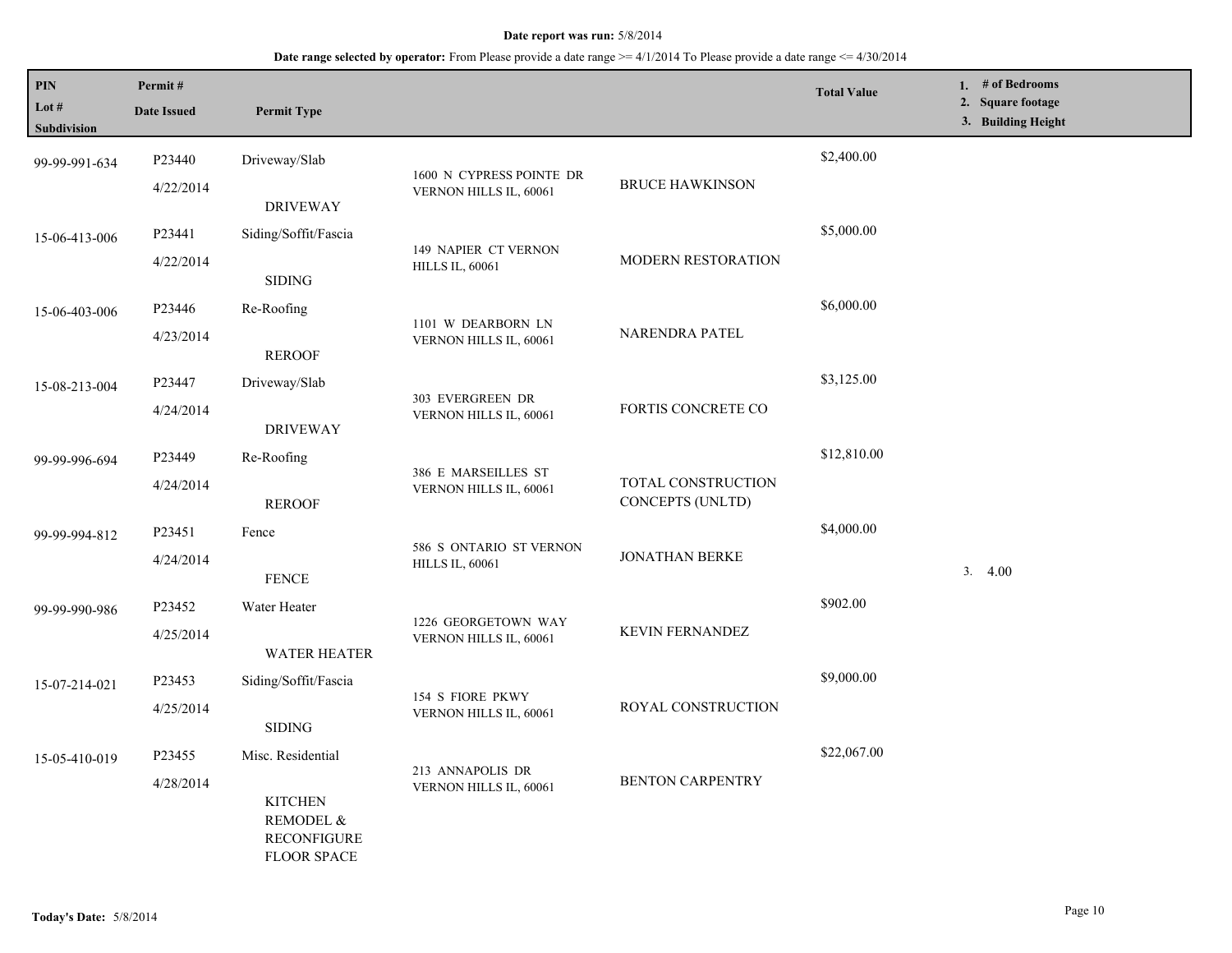| PIN<br>Lot #<br><b>Subdivision</b>               | Permit#<br><b>Date Issued</b> | <b>Permit Type</b>                                         |                                                     |                                          | <b>Total Value</b> | 1. # of Bedrooms<br>2. Square footage<br>3. Building Height |
|--------------------------------------------------|-------------------------------|------------------------------------------------------------|-----------------------------------------------------|------------------------------------------|--------------------|-------------------------------------------------------------|
| 15-06-410-004                                    | P23456<br>4/28/2014           | Re-Roofing<br>Siding<br>REROOFING &<br><b>SIDING</b>       | 110 N STERLING HEIGHTS<br>RD VERNON HILLS IL, 60061 | RJK INC EXTERIORS SOLUT                  | \$17,000.00        |                                                             |
| 15-06-407-032                                    | P23458<br>4/29/2014           | Misc. Residential<br><b>MASTER BATH</b><br><b>REMODEL</b>  | 26 N FIORE PKWY VERNON<br><b>HILLS IL, 60061</b>    | <b>BRENT ROLAND</b>                      | \$11,000.00        |                                                             |
| 11-32-413-052                                    | P23459<br>4/30/2014           | <b>Security System</b><br><b>SECURITY</b><br><b>SYSTEM</b> | 154 W SARATOGA CT<br>VERNON HILLS IL, 60061         | ADT SECURITY SERVICES,                   | \$750.00           |                                                             |
| 15-08-207-028                                    | P23460<br>4/30/2014           | Sewer Repair<br><b>SEWER REPAIR</b>                        | 116 DEERPATH DR VERNON<br><b>HILLS IL, 60061</b>    | <b>ACCURATE PLUMBING</b><br>DOCTORS, INC | \$2,500.00         |                                                             |
| 15-04-303-066                                    | P23461<br>4/30/2014           | Furnace<br><b>FURNACE</b>                                  | 2 KESWICK LN VERNON<br><b>HILLS IL, 60061</b>       | JOSEPH E SCHWARZ                         | \$2,430.00         |                                                             |
| 99-99-992-152                                    | P23462<br>4/30/2014           | Furnace<br>Air<br>FURNACE AND A/C                          | 2061 N INVERNESS DR<br>VERNON HILLS IL, 60061       | <b>FOUR SEASONS INC</b>                  | \$7,110.00         |                                                             |
| 99-99-100-444<br>$2 - 2$<br><b>BAYHILL POD D</b> | P23464<br>4/30/2014           | Water Heater<br><b>WATER HEATER</b>                        | 1818 N CRENSHAW CIR<br>VERNON HILLS IL, 60061       | $2 - 2$<br>ANSHUMAN TANEJA               | \$952.00           |                                                             |
| 99-99-991-127                                    | P23465<br>4/30/2014           | Water Heater<br><b>WATER HEATER</b>                        | 1278 GEORGETOWN WAY<br>VERNON HILLS IL, 60061       | <b>B. KIESGEN PLUMBING</b>               | \$860.00           |                                                             |
| 15-06-409-029                                    | P23466<br>4/30/2014           | Water Heater<br><b>WATER HEATER</b>                        | 47 N STERLING HEIGHTS<br>RD VERNON HILLS IL, 60061  | <b>KEVIN R DONALDSON</b>                 | \$400.00           |                                                             |